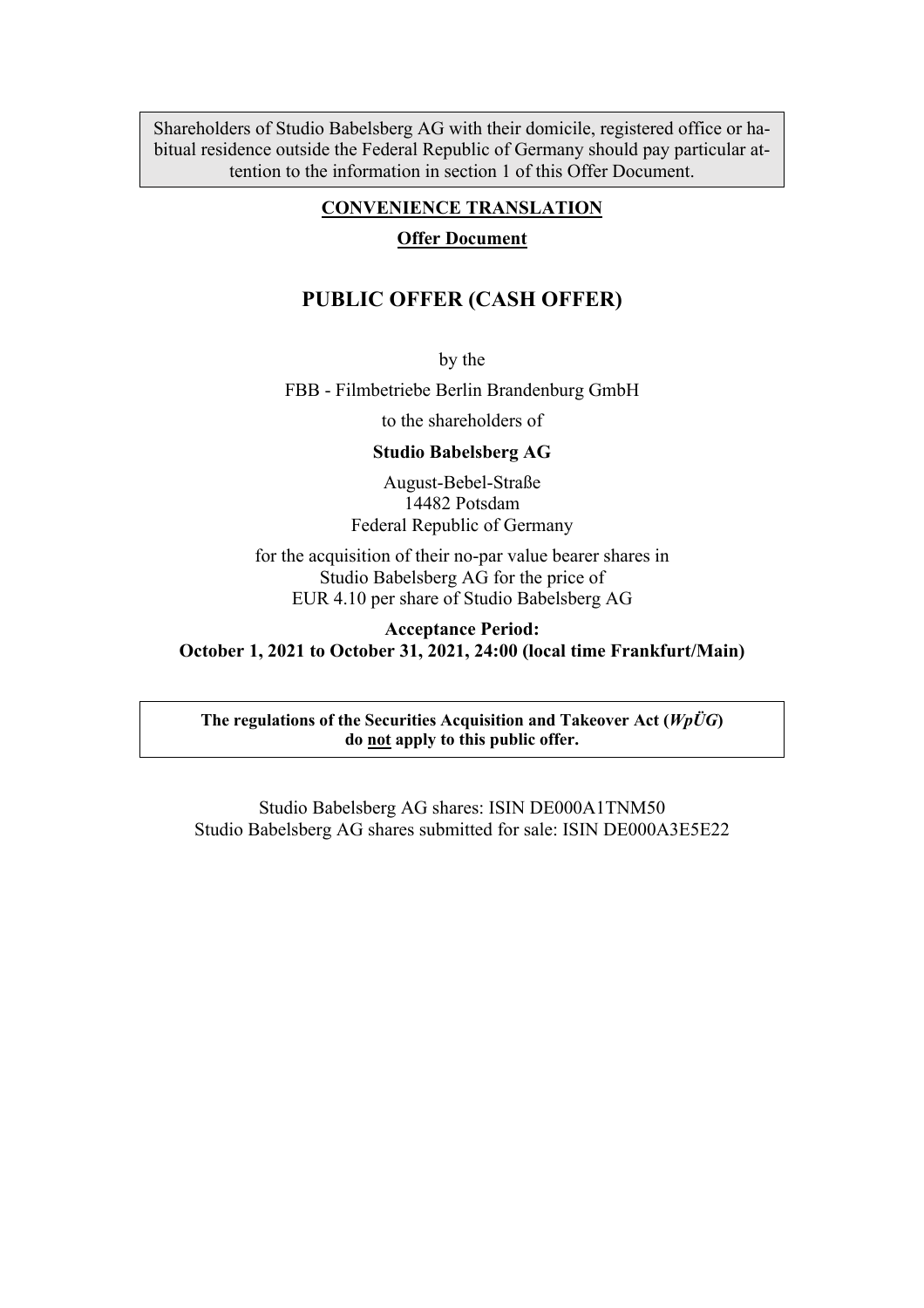# **Table Of Contents**

| 1.  | <b>GENERAL INFORMATION ON THE EXECUTION OF THE OFFER 2</b> |  |
|-----|------------------------------------------------------------|--|
| 2.  | INFORMATION ON THE INFORMATION CONTAINED IN THE OFFER      |  |
|     |                                                            |  |
| 3.  |                                                            |  |
| 4.  |                                                            |  |
| 5.  |                                                            |  |
| 6.  |                                                            |  |
| 7.  |                                                            |  |
| 8.  |                                                            |  |
| 9.  |                                                            |  |
| 10. | EXECUTION OF THE SHARE PURCHASE AGREEMENT 11               |  |
| 11. |                                                            |  |
| 12. |                                                            |  |
| 13. |                                                            |  |
| 14. |                                                            |  |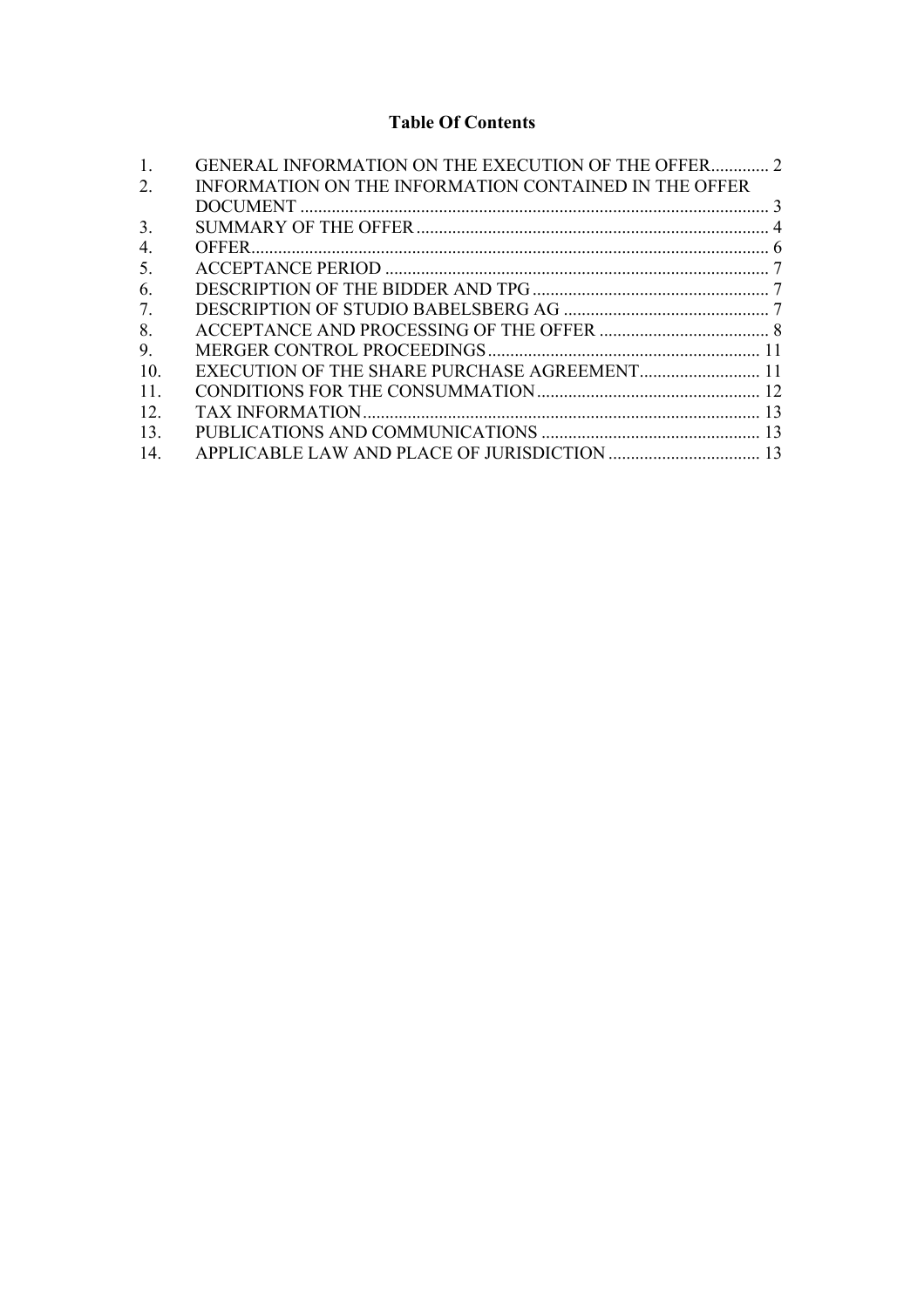#### **1. GENERAL INFORMATION ON THE CONSUMMATION OF THE OFFER**

#### **1.1 Legal Basis**

The purchase offer (the "**Offer**") contained in this offer document (the "**Offer Document**") of FBB - Filmbetriebe Berlin Brandenburg GmbH, a company with limited liability, registered with the commercial register (*Handelsregister*) of the local court (*Amtsgericht*) of Charlottenburg under HRB 86910 B and with its registered office in Berlin (the "**Bidder**") is a public purchase offer for the acquisition of shares in Studio Babelsberg AG with its seat in Potsdam, registered with the commercial register (*Handelsregister*) of the local court (*Amtsgericht*) of Potsdam under HRB 18441 P ("**SBAG**", and together with its subsidiaries, the "**SBAG Group**"), and is addressed to the shareholders of SBAG. However, the Offer expressly does not relate to the purchase of shares in SBAG held by SBAG itself (the "**Treasury Shares**"). This means that the Offer is not directed at SBAG itself. The shareholders of SBAG are hereinafter referred to as "**SBAG Shareholders**".

The Offer is submitted and executed exclusively in accordance with German law. The provisions of the German Securities Acquisition and Takeover Act (*Wertpapiererwerbs- und Übernahmegesetz*) ("**WpÜG**") and the German Regulation on the Content of an Offer Document, the Consideration in respect of Takeover Bids and Mandatory Offers and the Exemption from the obligation to publish and to submit an Offer (*Verordnung über den Inhalt der Angebotsunterlage, die Gegenleistung bei Übernahmeangeboten und Pflichtangeboten und die Befreiung von der Verpflichtung zur Veröffentlichung und zur Abgabe eines Angebots*) ("**WpÜG Offer Regulation**") shall not apply to this Offer and this Offer Document, as the shares in SBAG are not admitted to trading on an organized market within the meaning of § 1 para. 1 WpÜG. As part of this Offer, the SBAG Shareholders cannot, therefore, rely on the protective provisions of the WpÜG and the WpÜG Offer Regulation. The Bidder points out that this Offer has neither been reviewed or approved by the German Federal Financial Supervisory Authority ("**BaFin**") or any other supervisory authority, nor will be reviewed or approved in the future.

This Offer is in no way intended for, and may not be accepted by, "**US Persons**" (as defined in the US Securities Act 1933 as amended from time to time) and SBAG Shareholders with domicile, registered office or habitual residence in the United States of America, Australia, Canada and/or Japan.

#### **1.2 Background of the Offer**

TPG Real Estate Partners ("**TPG**", and together with its direct and indirect subsidiaries, the "**TPG Group**") is considering the indirect acquisition of a majority interest in SBAG, subject to the satisfaction of the conditions provided for in the Share Purchase Agreement (as defined below).

For this purpose, Kino BidCo GmbH ("**Acquirer**"), which is part of the TPG Group, entered into a share purchase agreement dated September 16, 2021 in relation to the acquisition of all shares in the Bidder (the "**Share Purchase Agreement**"). The purchase price for the shares in the Bidder has not yet been fixed and will be determined on the day of the consummation of the Share Purchase Agreement in accordance with a so-called 'Cash Free & Debt Free Mechanism', *i.e.*, taking into account, amongst others, the liquidity and liabilities of the Bidder and the companies in which the Bidder holds a direct or indirect interest. The Share Purchase Agreement also provides for customary guarantees and indemnities for the benefit of the shareholders of the Bidder. The consummation of the Share Purchase Agreement is also subject to certain conditions precedent. The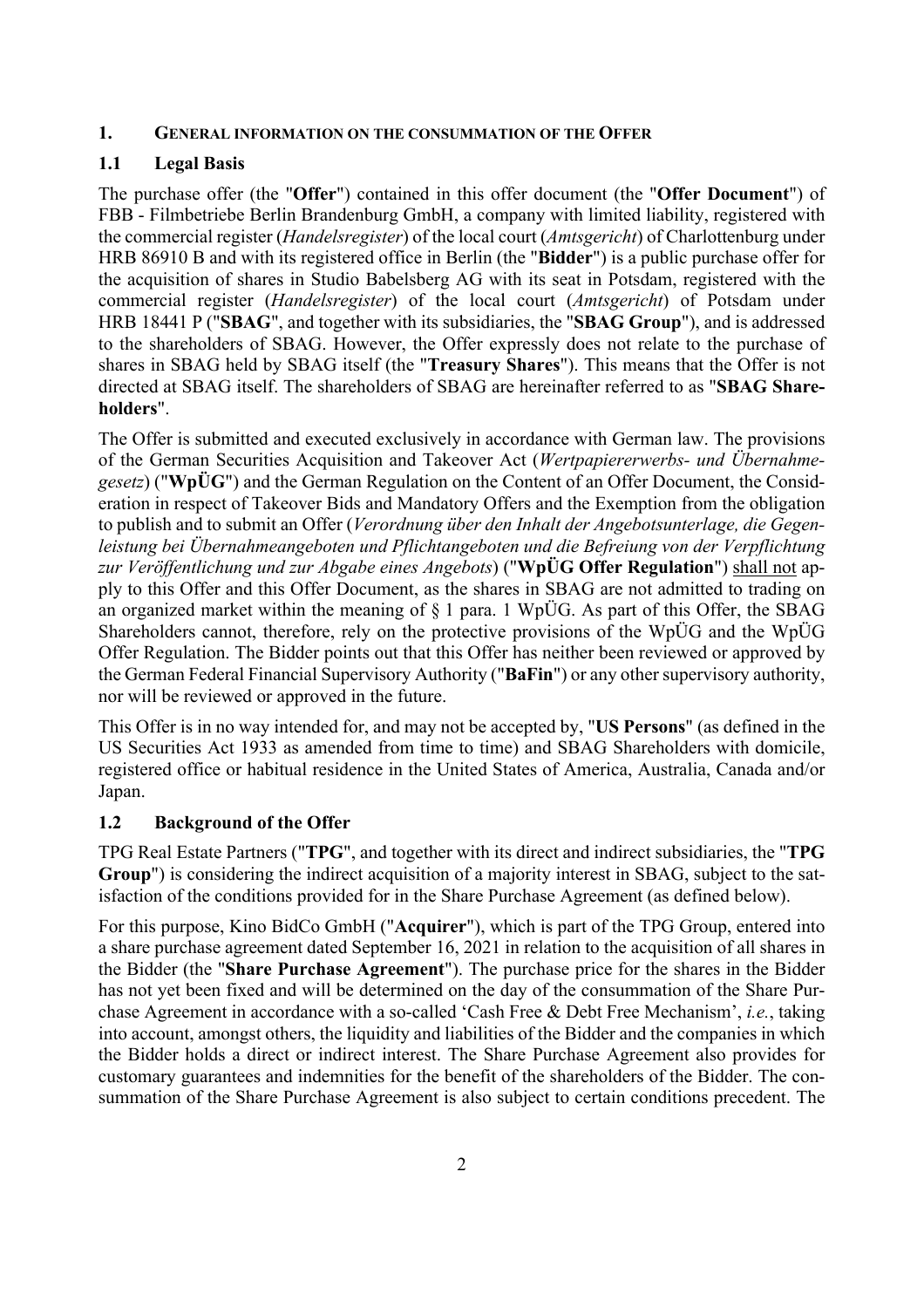envisaged acquisition of the interest in SBAG by the Acquirer in accordance with the terms and conditions of the Share Purchase Agreement and this Offer (together, the "**Envisaged Acquisition**") are subject to the condition that merger control clearance is obtained by the German Federal Cartel Office (*Bundeskartellamt*).

# **1.3 Publication of the Offer Document**

This Offer Document will be published on October 1, 2021 by (i) making it available in the internet on the URL https://www.studiobabelsberg.com/IR and (ii) making copies of this Offer Document available for free circulation at BNP Paribas Securities Services S.C.A., Branch Office Frankfurt, Europa-Allee 12, 60327 Frankfurt am Main, Federal Republic of Germany (requests per telefax to +49 69 1520 5277 or per e-mail to frankfurt.gct.operations@bnpparibas.com). All other publications and announcements related to this Offer will be published in the internet on the URL https://www.studiobabelsberg.com/IR. This Offer Document is published exclusively in German<sup>1</sup>.

# **1.4 Acceptance of the Offer outside the Federal Republic of Germany**

This Offer may be accepted by all domestic and foreign SBAG Shareholders in accordance with the provisions set out in this Offer Document (with the exception of "**US Persons**" (as defined in the US Securities Act 1933 as amended from time to time) and SBAG Shareholders with domicile, registered office or habitual residence in the United States of America, Australia, Canada and/or Japan). However, the Bidder points out that acceptance of the Offer outside the Federal Republic of Germany may be subject to legal restrictions. SBAG Shareholders who come into the possession of this Offer Document outside the Federal Republic of Germany and wish to accept the Offer outside the Federal Republic of Germany and/or are subject to legal regulations other than those of the Federal Republic of Germany are advised to inform themselves about the respective applicable laws and to comply with them. The Bidder does not assume any liability that acceptance of the Offer outside the Federal Republic of Germany is permitted under the respective applicable laws.

# **2. INFORMATION ON THE DETAILS CONTAINED IN THIS OFFER DOCUMENT**

# **2.1 General**

Unless otherwise indicated herein, time specifications in this Offer Document are made in local time of Frankfurt am Main, Federal Republic of Germany. References in this Offer Document to a "**Bank Working Day**" refer to any day on which the banks in Frankfurt am Main are open for general customer service.

The Bidder has not authorized third parties to make statements regarding the Offer or this Offer Document. If third parties nevertheless make corresponding statements, these are neither attributable to the Bidder nor to persons acting jointly with the Bidder.

# **2.2 Status of the Offer Document**

All information, views, intentions and forward-looking statements contained in this Offer Document are based, unless expressly stated otherwise, on the information available to the Bidder at the time of the initial publication of this Offer Document and on the views, intentions and assumptions made at that time. The information, views, intentions and assumptions may change in the future.

<sup>&</sup>lt;sup>1</sup> Please note that this document is a convenience translation for information purposes only.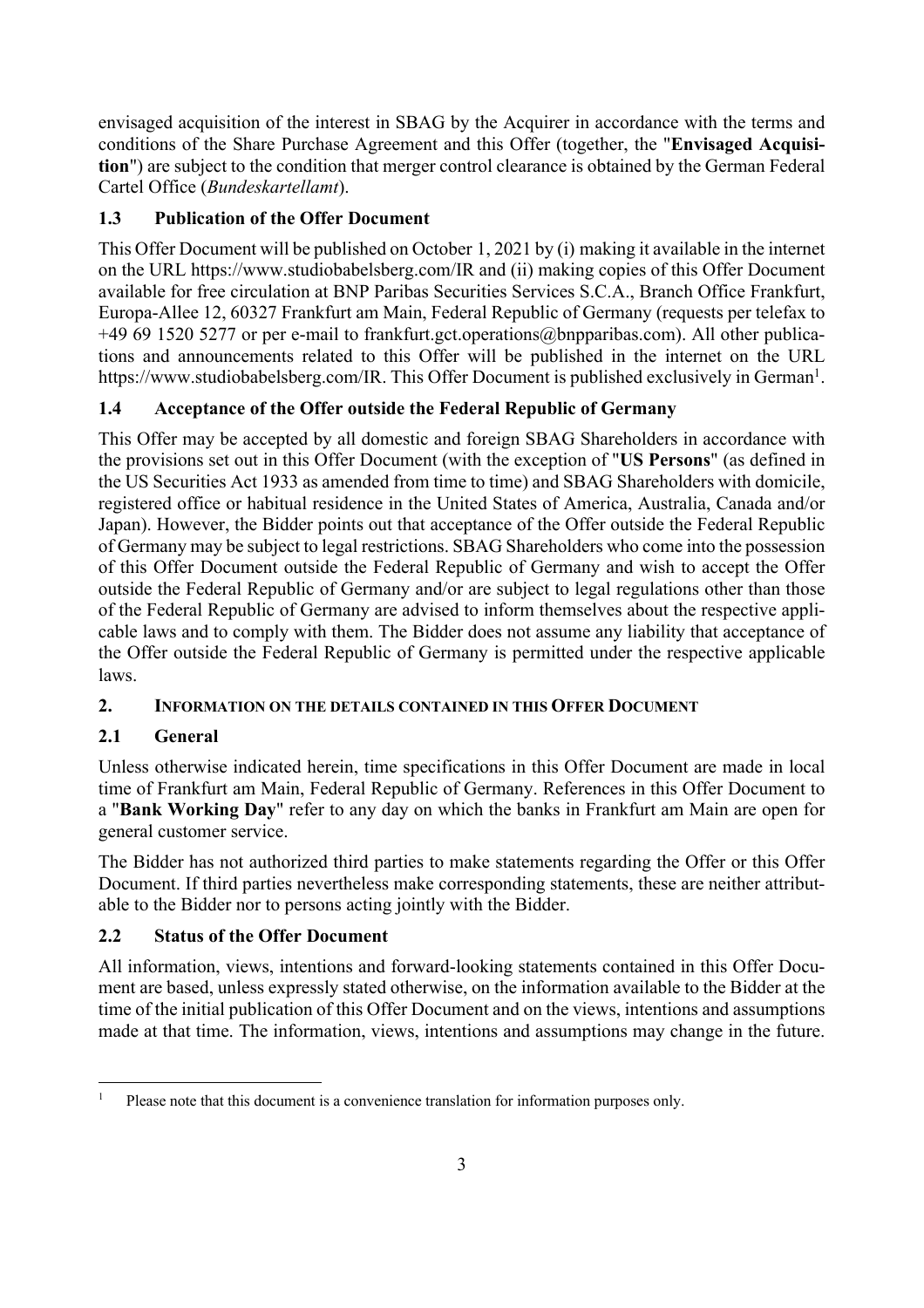The assumptions and forward-looking statements reflect the Bidder's current assessment of potential future events and may prove to be true or false in the future. The Bidder expressly states that forward-looking statements do not represent any warranty of the occurrence of such future events or of any future business development.

### **3. SUMMARY OF THE OFFER**

**Note:** *The following summary provides an overview of certain information contained in this Offer Document. It is supplemented by the information and data provided for elsewhere in this Offer Document and shall be read in connection therewith. Therefore, this summary does not contain all the information that may be relevant for SBAG Shareholders. SBAG Shareholders should therefore read the entire Offer Document carefully.*

| <b>Bidder</b>               | FBB - Filmbetriebe Berlin Brandenburg GmbH, Ludwigkirch-<br>straße 11, 10719 Berlin, Federal Republic of Germany                                                                                                                                                                                                                                                                                                                                                                                                                                                                                                                                                                         |
|-----------------------------|------------------------------------------------------------------------------------------------------------------------------------------------------------------------------------------------------------------------------------------------------------------------------------------------------------------------------------------------------------------------------------------------------------------------------------------------------------------------------------------------------------------------------------------------------------------------------------------------------------------------------------------------------------------------------------------|
| <b>Target Company</b>       | Studio Babelsberg AG, August-Bebel-Straße 26-53, 14482 Potsdam,<br>Federal Republic of Germany                                                                                                                                                                                                                                                                                                                                                                                                                                                                                                                                                                                           |
| <b>Subject of the Offer</b> | Acquisition of no-par value bearer shares in SBAG (ISIN<br>DE000A1TNM50) from the SBAG Shareholders, including all ancil-<br>lary rights existing at the time of the consummation of this Offer, in<br>particular, the right of profit participation.                                                                                                                                                                                                                                                                                                                                                                                                                                    |
| Consideration               | EUR 4.10 per share in SBAG                                                                                                                                                                                                                                                                                                                                                                                                                                                                                                                                                                                                                                                               |
| <b>Acceptance Period</b>    | October 1, 2021 as of the publication of this Offer Document until Oc-<br>tober 31, 2021, 24:00 hrs. (local time Frankfurt am Main)                                                                                                                                                                                                                                                                                                                                                                                                                                                                                                                                                      |
| <b>ISIN</b>                 | <b>SBAG</b> shares:<br>ISIN DE000A1TNM50<br><b>SBAG Shares Submitted For Sale:</b><br>ISIN DE000A3E5E22                                                                                                                                                                                                                                                                                                                                                                                                                                                                                                                                                                                  |
| Acceptance                  | <b>Acceptance by SBAG Shareholders</b><br>Acceptance of the Offer must be declared by the respective SBAG<br>Shareholder in writing vis-à-vis the Depositary Institution (as defined<br>in section 8.2 of this Offer Document) during the Acceptance Period.<br>It shall only take effect upon the timely transfer of the shares in SBAG<br>for which the Offer has been accepted ("SBAG Shares Submitted For<br>Sale") to ISIN DE000A3E5E22.<br><b>Acceptance Forms</b><br>An acceptance form will be sent directly to SBAG Shareholders from<br>their Depositary Institution; an acceptance form may also be down-<br>loaded from the URL https://www.studiobabelsberg.com/IR; it will |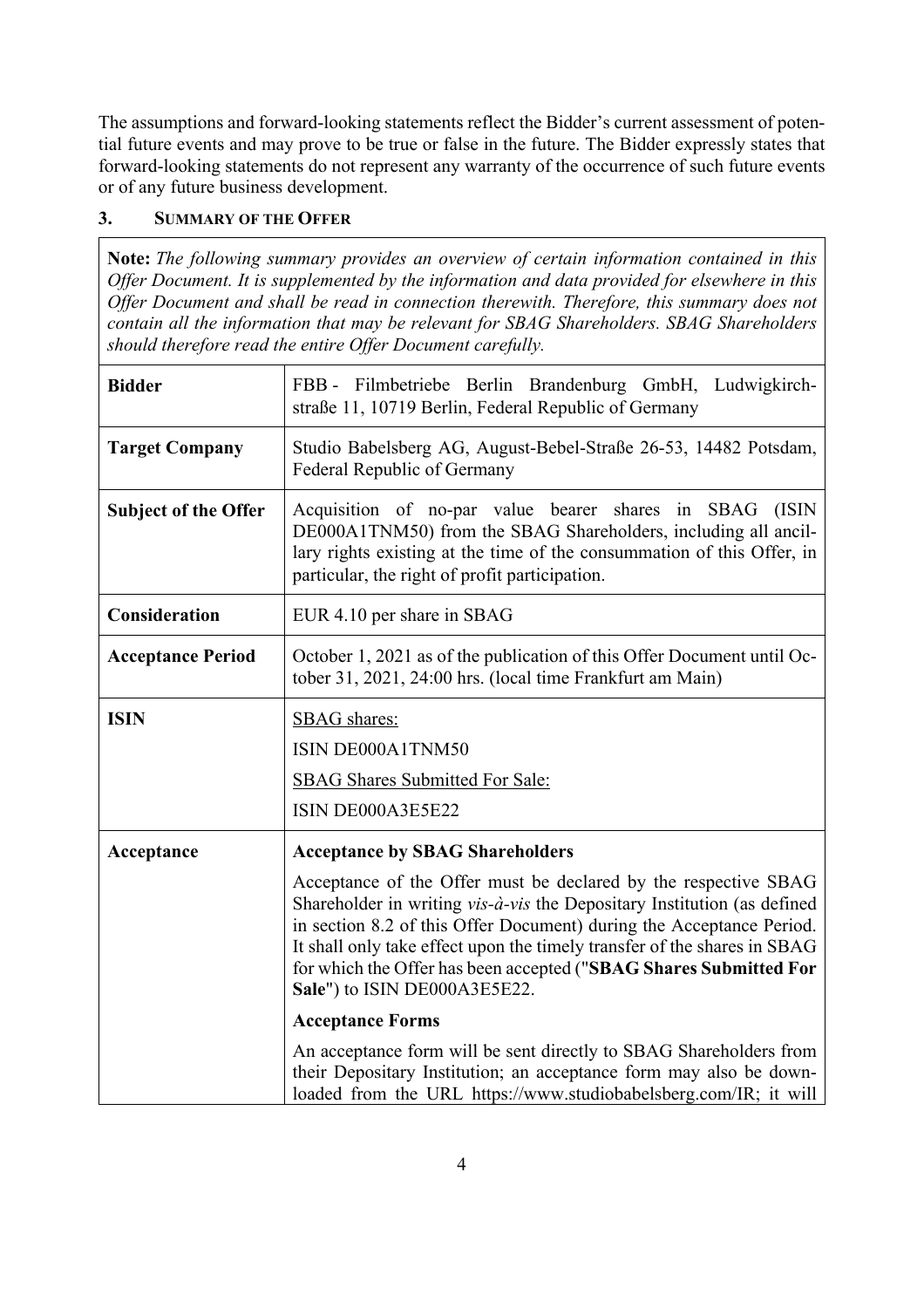|                     | also be available for free circulation at BNP Paribas Securities Services<br>S.C.A., Branch Office Frankfurt, Europa-Allee 12, 60327 Frankfurt am<br>Main, Federal Republic of Germany (requests per telefax to $+4969$<br>1520 5277 or per e-mail to frankfurt.gct.operations@bnpparibas.com).                                                                                                                                                                                                                                                                                                                                                                               |
|---------------------|-------------------------------------------------------------------------------------------------------------------------------------------------------------------------------------------------------------------------------------------------------------------------------------------------------------------------------------------------------------------------------------------------------------------------------------------------------------------------------------------------------------------------------------------------------------------------------------------------------------------------------------------------------------------------------|
| <b>Conditions</b>   | The consummation of the Offer and the contracts resulting from the<br>acceptance of the Offer are subject to the Closing Conditions set out in<br>section 11.1 of this Offer Document.                                                                                                                                                                                                                                                                                                                                                                                                                                                                                        |
|                     | The Closing Conditions include (i) the merger control clearance by the<br>German Federal Cartel Office (Bundeskartellamt), (ii) the achievement<br>of a Minimum Acceptance Threshold of at least 2,662,868 SBAG<br>Shares Submitted For Sale as part of the Offer, and (iii) the consum-<br>mation of the Share Purchase Agreement.                                                                                                                                                                                                                                                                                                                                           |
|                     | The SBAG shares corresponding to the Minimum Acceptance Thresh-<br>old together with the SBAG shares currently indirectly held by the<br>shareholders of the Bidder amount to approximately 75% of the out-<br>standing share capital of SBAG minus the Treasury Shares.                                                                                                                                                                                                                                                                                                                                                                                                      |
|                     | The consummation of the Share Purchase Agreement is vice versa sub-<br>ject to the condition precedent that the Minimum Acceptance Thresh-<br>old is reached.                                                                                                                                                                                                                                                                                                                                                                                                                                                                                                                 |
| <b>Costs</b>        | In accordance with the provisions in section 8.3 of this Offer Document<br>acceptance of the Offer is free of costs and expenses for the accepting<br>SBAG Shareholders with the exception of any expenses incurred out-<br>side the Federal Republic of Germany and the costs for the submission<br>of the acceptance declaration to the respective Depositary Institution.                                                                                                                                                                                                                                                                                                  |
| <b>Publications</b> | This Offer Document will be published on October 1, 2021 by (i) mak-<br>ing it available in the internet on the URL https://www.studio-<br>babelsberg.com/IR and (ii) making copies of this Offer Document<br>available for free circulation at BNP Paribas Securities Services<br>S.C.A., Branch Office Frankfurt, Europa-Allee 12, 60327 Frankfurt am<br>Main, Federal Republic of Germany (requests per telefax to $+4969$<br>1520 5277 or per e-mail to frankfurt.gct.operations@bnpparibas.com).<br>All other publications and announcements related to this Offer will be<br>published in<br>the<br>on the URL<br>https://www.studio-<br>internet<br>babelsberg.com/IR. |
| Processing          | For the SBAG Shares Submitted For Sale during the Acceptance Pe-<br>riod, the offer price shall be paid immediately, but at the latest on the<br>eighth Bank Working Day after the expiry of the (if necessary ex-<br>tended) Acceptance Period.                                                                                                                                                                                                                                                                                                                                                                                                                              |
|                     | If Closing Conditions pursuant to section 11.1 of this Offer Document,<br>which the Bidder has not previously waived, have not been satisfied                                                                                                                                                                                                                                                                                                                                                                                                                                                                                                                                 |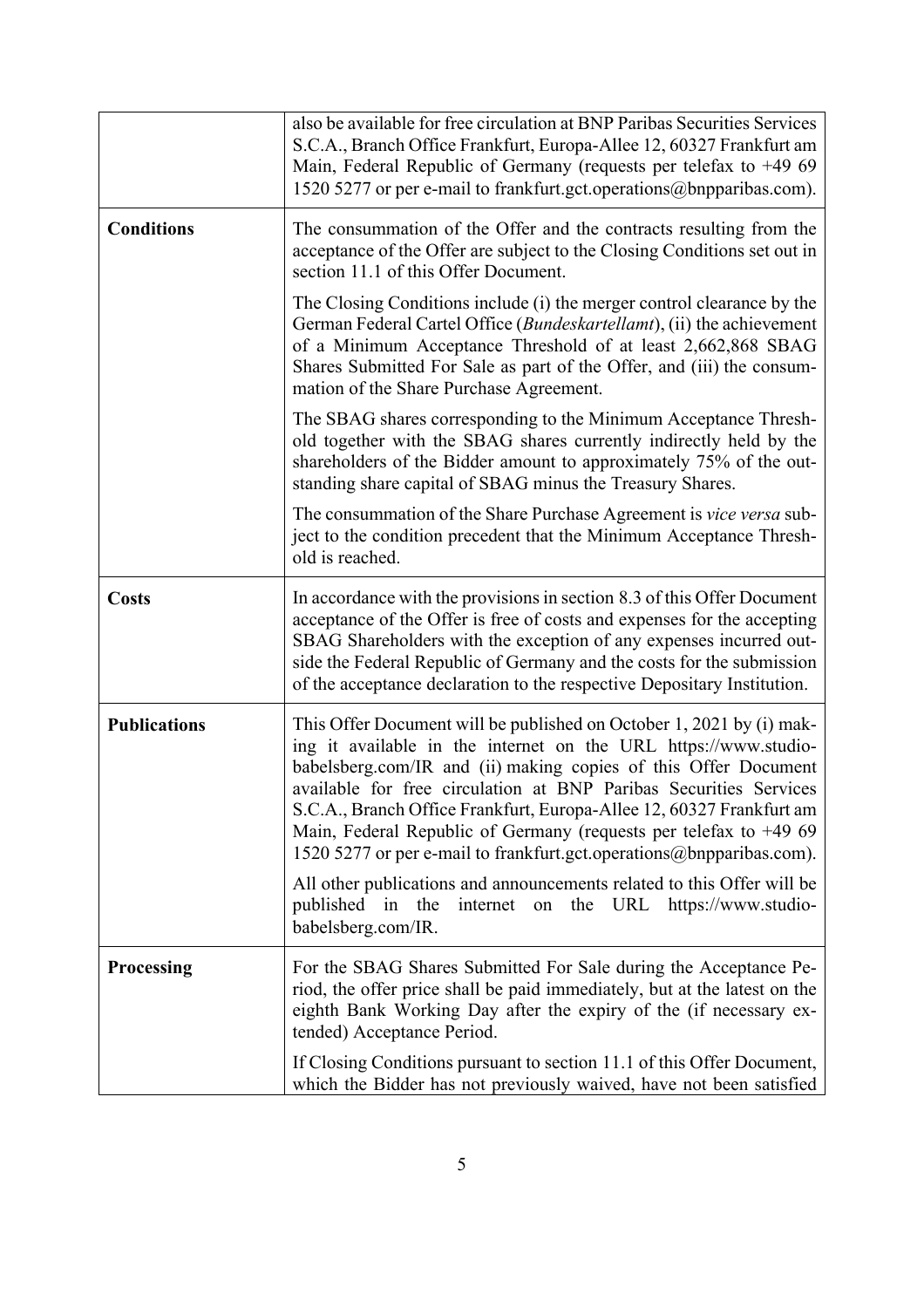| until the expiry of the (if necessary extended) Acceptance Period, pay-                                                                                                                                                                                        |
|----------------------------------------------------------------------------------------------------------------------------------------------------------------------------------------------------------------------------------------------------------------|
| ment of the Share Offer Price shall be effected without delay, but at the                                                                                                                                                                                      |
| latest on the eighth Bank Working Day following the day on which the                                                                                                                                                                                           |
| Bidder will have declared pursuant to section 11.4 of this Offer Docu-<br>ment that all Closing Conditions pursuant to section 11.1 (provided that<br>these have not been waived in advance) have been satisfied.                                              |
| The processing of the Offer and the payment of the Share Offer Price<br>to the accepting SBAG Shareholders may be delayed or completely<br>omitted due to, <i>inter alia</i> , the merger control proceeding (see sec-<br>tion 11.1.2 of this Offer Document). |

### **4. OFFER**

### **4.1 Offer to SBAG Shareholders**

The Bidder hereby offers to the SBAG Shareholders to acquire their respective no-par value bearer shares in SBAG (ISIN DE000A1TNM50) for a purchase price (the "**Share Offer Price**") of

### EUR 4.10 per share

in accordance with the provisions of this Offer Document and subject to the restrictions on the addressees and the scope of this Offer pursuant to section 1 of this Offer Document.

The Share Offer Price of EUR 4.10 per share is valid for the SBAG shares, including all ancillary rights, in particular the right of profit participation, which exist at the time of the consummation of the Offer.

### **4.2 Changes to the Offer**

The Bidder reserves the right, after publication of this Offer Document until the end of the second Bank Working Day after the expiry of the Acceptance Period, to unilaterally

- reduce the Minimum Acceptance Threshold (as defined in section 11.1.1) or waive it completely (see section 11.2 of this Offer Document);
- waive all or individual conditions of the Offer in whole or in part (see section 11.2 of this Offer Document); and/or
- extend the Acceptance Period (see section 5.2 of this Offer Document).

The Bidder shall publish any changes to the Offer on the internet on the URL https://www.studiobabelsberg.com/IR until the end of the second Bank Working Day after the expiry of the Acceptance Period. SBAG Shareholders accepting the Offer in each case waive the receipt of a corresponding declaration by the Bidder. All contracts entered into before or at the same time as the Offer was changed by acceptance of this Offer shall automatically be adapted to the changed Offer conditions, provided that the adjustments of the respective contracts resulting from the change of the Offer comply with the principles of § 315 of the German Civil Code (*Bürgerliches Gesetzbuch*).

Apart from the above, nothing is changed by a timely unilateral amendment of the Offer, in particular a change of the Minimum Acceptance Threshold or the waiver of all or individual terms of the Offer does not cause an automatic extension of the Acceptance Period.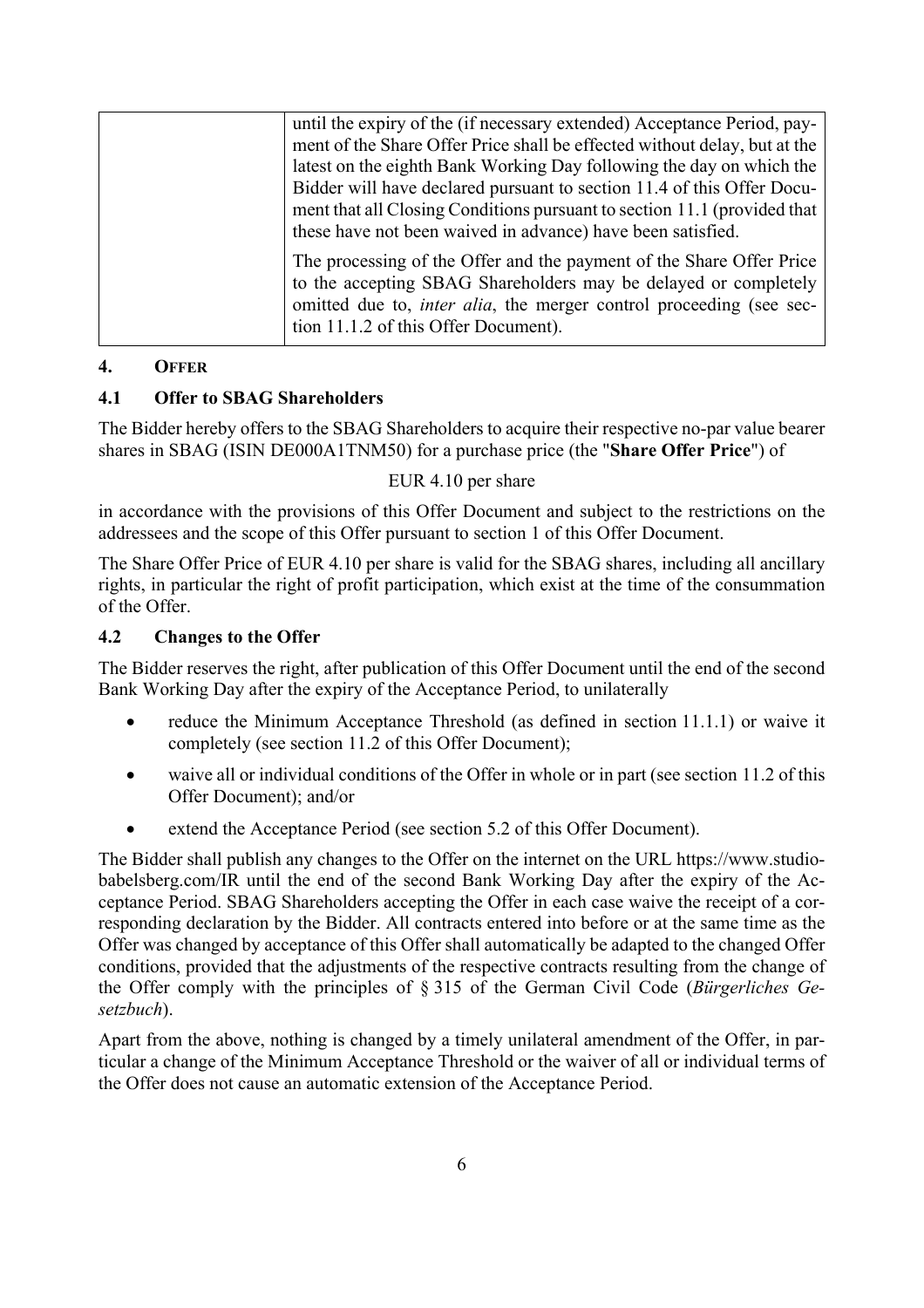## **5. ACCEPTANCE PERIOD**

## **5.1 Duration of the Acceptance Period**

The deadline for acceptance of the Offer to the SBAG Shareholders (section 4.1) begins with the publication of this Offer Document on October 1, 2021 and expires on

October 31, 2021, 24:00 hrs. (local time Frankfurt am Main)

## **5.2 Extensions of the Acceptance Period**

The Bidder reserves the right to unilaterally extend the time limit for acceptance of the Offer one or more times until the end of the second Bank Working Day after the end of the Acceptance Period. The Bidder will publish any extension of the deadline for acceptance of the Offer in the internet on the URL https://www.studiobabelsberg.com/IR. The SBAG Shareholders accepting the offer waive in each case the receipt to a corresponding declaration by the Bidder.

The time limit for acceptance of the Offer, including any extensions thereof, shall be referred to in this tender document as the "**Acceptance Period**".

# **6. DESCRIPTION OF THE BIDDER AND TPG**

The Bidder is a limited liability company, registered with the commercial register (*Handelsregister*) of the local court (*Amtsgericht*) of Charlottenburg under HRB 86910 B and with its registered seat in Berlin. The Bidder has a share capital in the amount of EUR 25,000 and was first registered with the commercial register (*Handelsregister*) on November 22, 2002. Dr. Carl L. Woebcken and Christoph Fisser are currently the sole shareholders of the Bidder. After consummation of the Share Purchase Agreement, the Bidder will be an indirect subsidiary of TPG. The Bidder himself currently does not carry out any business activities and has no subsidiaries. In addition, the Bidder does not employ any workers.

### **7. DESCRIPTION OF STUDIO BABELSBERG AG**

SBAG is a German public limited company with its registered office in Potsdam, registered with the commercial register (*Handelsregister*) of the local court (*Amtsgericht*) of Potsdam under HRB 18441 P.

SBAG's statutory business purpose is the production, purchase and sale and distribution of film and/or television productions, picture and/or sound products, other audiovisual programs of all kinds and merchandising products as well as all related activities, in particular production services. The company also deals with the acquisition, holding, management, controlling and sale of investments (investment management) of companies. The company may enter into contracts of any kind and may transfer or spin off its operations and/or business activities entirely or partially to affiliated companies. SBAG may combine companies in which it has a stake under one management and may limit itself to the exercise of the function of a group holding company.

The board of directors of SBAG consists of Dr. Carl L. Woebcken (chairman), Christoph Fisser and Marius Schwarz. The supervisory board of SBAG consists of Dr. Roland Folz, Dr. Betrand Malmendier and Matthias Platzeck.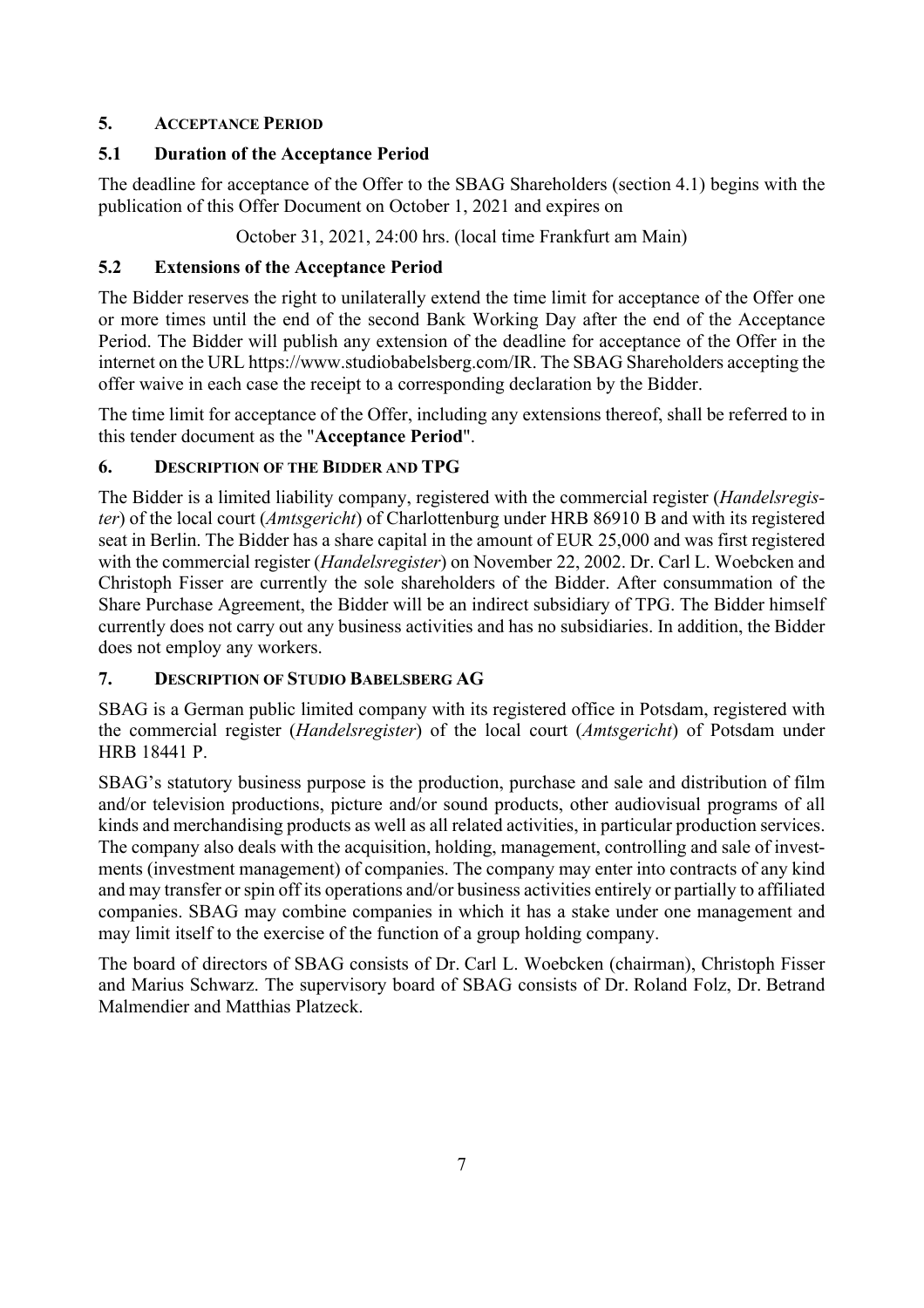### **8. ACCEPTANCE AND PROCESSING OF THE OFFER**

### **8.1 Central Processing Unit**

The Bidder has appointed BNP Paribas Securities Services S.C.A., Branch Office Frankfurt, Europa-Allee 12, 60327 Frankfurt am Main, Federal Republic of Germany (the "**Central Clearing House**") (requests per telefax to +49 69 1520 5277 or per e-mail to frankfurt.gct.operations@bnpparibas.com) as the central processing center for the Offer.

### **8.2 Acceptance of the Offer within the Acceptance Period**

SBAG Shareholders who intend to accept the Offer should contact their credit institution or another investment service provider ("**Depository Institution**") with any questions regarding the acceptance of the Offer and its technical handling. The investment service provider has been separately informed about the handling of the acceptance and the handling of the offer and has been required to inform customers who hold SBAG shares in their depot about the Offer and the steps necessary for its acceptance.

### **8.2.1 Declaration Of Acceptance and rebooking**

SBAG Shareholders can only accept the Offer effectively if they:

- a. declare in text or electronic form the acceptance of the Offer to their respective Depository Institution (the "**Acceptance Declaration**"), and
- b. instruct their Depositary Institution to immediately transfer the SBAG shares in their custody account for which they intend to accept the Offer to ISIN DE000A3E5E22 at Clearstream Banking AG.

A form for acceptance will be sent to SBAG Shareholders directly from their Depositary Institution; an acceptance form can also be downloaded from the URL https://www.studiobabelsberg.com/IR; it will also be available for free circulation at BNP Paribas Securities Services S.C.A., Branch Office Frankfurt, Europa-Allee 12, 60327 Frankfurt am Main, Federal Republic of Germany (requests per telefax to +49 69 1520 5277 or per e-mail to frankfurt.gct.operations@bnpparibas.com).

The Acceptance Declaration shall only become effective if the SBAG Shares Submitted For Sale have been transferred to the ISIN DE000A3E5E22 at Clearstream Banking AG by 18:00 (local time Frankfurt am Main) on the second Bank Working Day (inclusive) after the expiry of the Acceptance Period (as extended if necessary). These transfers are to be arranged by the Depository Institutions after receipt of the Acceptance Declaration.

Acceptance Declarations that do not reach the relevant Depositary Institution within the Acceptance Period or that are filled in incorrectly or incompletely shall not be deemed to be acceptance of the Offer and shall not entitle the respective SBAG Shareholder to receive the consideration. Neither the Bidder nor any person acting on behalf of it shall be obliged to notify the respective SBAG Shareholder of any defects or errors in the Acceptance Declaration and shall not be liable in the event that such notification is not made.

### **8.2.2 Statements and representations in connection with acceptance of the Offer**

By accepting the Offer in accordance with section 8.2.1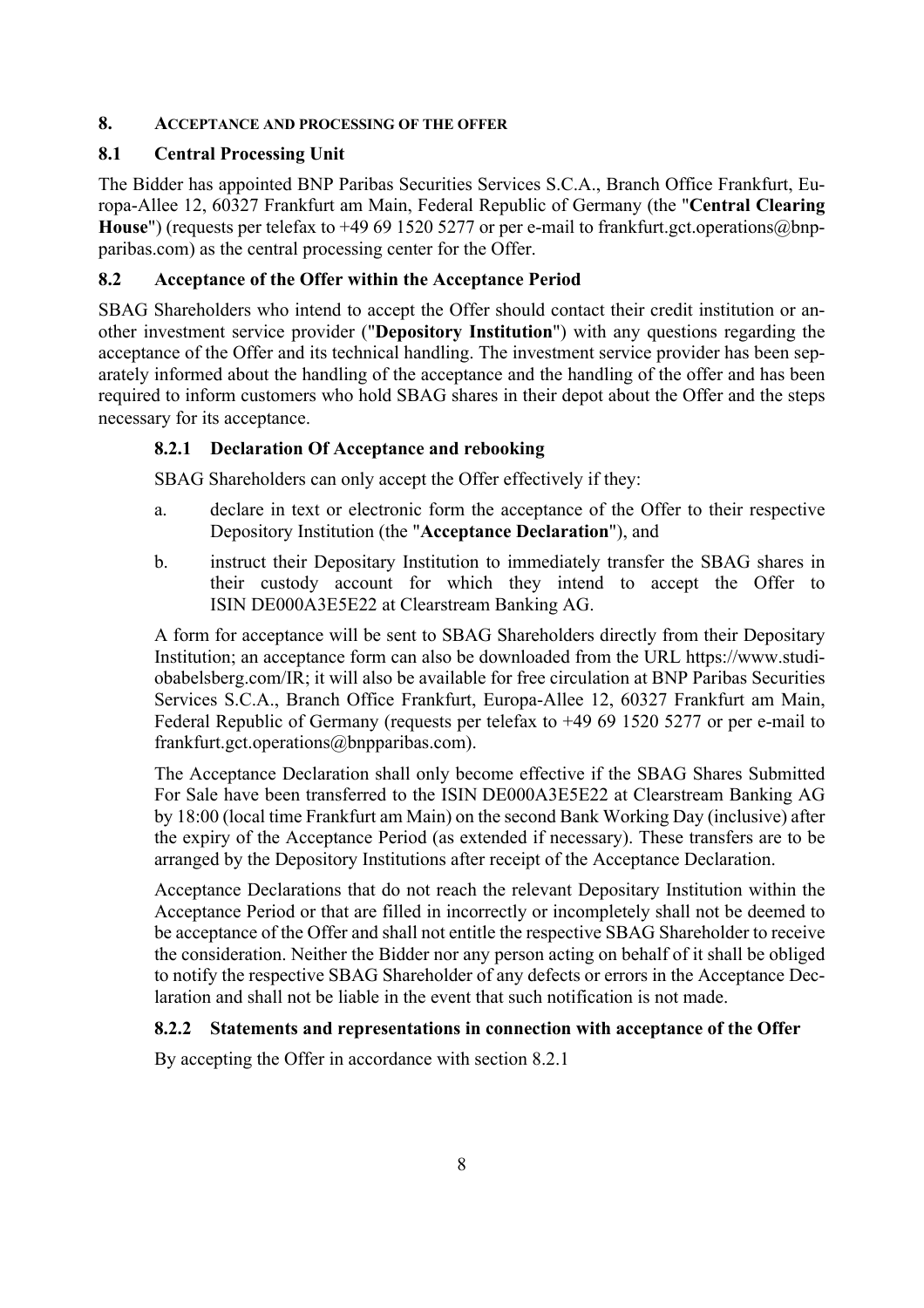- a. the accepting SBAG Shareholders shall instruct and authorize their respective Depository Institution and any interim depositories of the SBAG shares concerned to:
	- leave the SBAG Shares Submitted For Sale in the custody account of the accepting SBAG Shareholder, but to arrange for the transfer to ISIN DE000A3E5E22 for SBAG Shares Submitted For Sale at Clearstream Banking AG;
	- instruct and authorize Clearstream Banking AG to sell the SBAG Shares Submitted For Sale after the expiry of the Acceptance Period (but at the earliest after the Closing Conditions have been met, to the extent the Bidder has not waived them) to the Central Clearing House's custody account at Clearstream Banking AG to make them available for transfer to the Bidder;
	- instruct and authorize Clearstream Banking AG to transfer the SBAG Shares Submitted For Sale, including all rights pertaining to them at the time of the consummation of the Offer, to the Bidder, step by step, in accordance with the provisions of the Offer, in consideration for payment of the Share Offer Price for the SBAG Shares Submitted For Sale, to the account of the respective Depository Institution with Clearstream Banking AG;
	- instruct and authorize, for their part, any interim depositories of the relevant SBAG Shares Submitted For Sale and Clearstream Banking AG to provide the Bidder or the Central Clearing House with the information necessary for the consummation of the Offer, in particular, the number of SBAG Shares Submitted For Sale in the ISIN DE000A3E5E22 shall be communicated on Bank Working Days during the Acceptance Period; and
	- forward the Acceptance Declaration to the Central Clearing House on request.
- b. the accepting SBAG Shareholders authorize and instruct their respective Depository Institution as well as the Central Clearing House, each with exemption from the prohibition of self-contracting in accordance with § 181 of the German Civil Code (*Bürgerliches Gesetzbuch*), to take all actions necessary or appropriate for the consummation of the Offer in accordance with the Offer Document and to make or receive declarations and, in particular, to arrange for the transfer of ownership of the SBAG Shares Submitted For Sale in accordance with the provisions of lit. a. above;
- c. the accepting SBAG Shareholders declare that
	- they accept the Offer for all SBAG shares in their custody account at the Depository Institution when the Offer is accepted, unless otherwise expressly stated in writing in the Acceptance Declaration;
	- they have transferred their SBAG shares to the Bidder under the conditions precedent of
		- (i) the satisfaction of the Closing Conditions, provided that the Bidder has not waived them, as far as permissible; and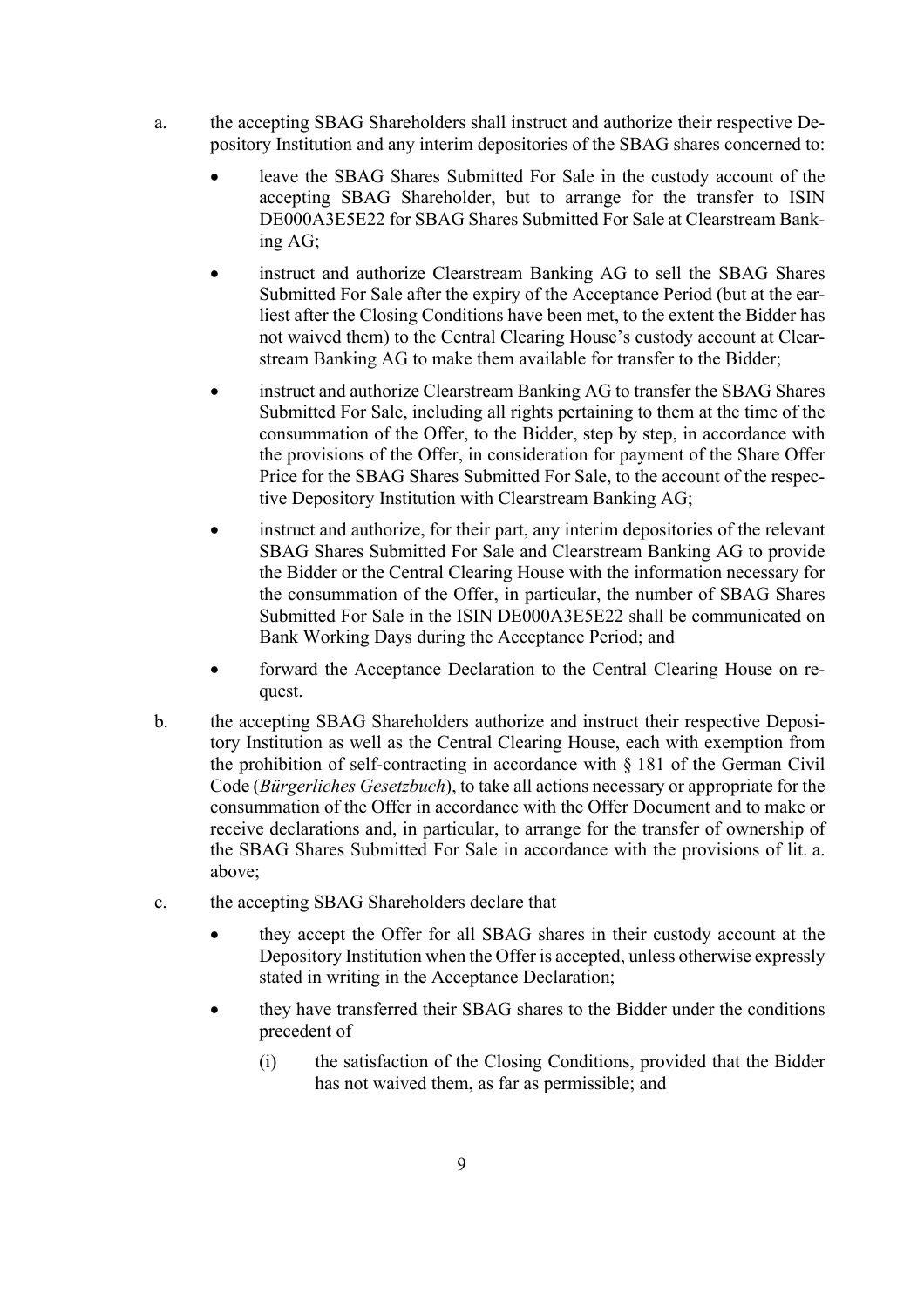(ii) the expiry of the Acceptance Period

step by step against payment of the Share Offer Price to the account of the respective Depository Institution at Clearstream Banking AG; and

• the SBAG shares for which they accept the offer are in their sole ownership at the time of transfer of ownership to the Bidder and are free of rights and claims of third parties and are not subject to any restrictions on disposal.

The instructions, declarations, orders, powers of attorney and authorizations listed in section 8.2.2 lit. (a) to (c) shall be irrevocably issued or given by the accepting SBAG Shareholders in the interest of smooth and speedy processing of the Offer. They shall only expire in the event of a definitive failure of any of the terms and conditions of the Offer. SBAG Shareholders who do not irrevocably issue the instructions, declarations, orders, powers of attorney and authorizations listed in in section 8.2.2 lit. (a) to (c), shall be treated as if they had not accepted the Offer.

#### **8.2.3 Legal consequences of acceptance**

By accepting the Offer, a contract for the sale and transfer of the SBAG Shares Submitted For Sale is concluded between the accepting SBAG Shareholder and the Bidder in accordance with the provisions of this Offer Document. This contract is subject to German law. The execution of the contract will only take place after all Closing Conditions listed in section 11.1 of this Offer Document, which the Bidder has not previously effectively waived, have occurred. The contract is void (dissolution condition) if one or all of the above mentioned Closing Conditions listed in section 11.1 of this Offer Document have not occurred by the end date specified for the respective condition and the Bidder has not effectively waived the relevant Closing Conditions (see section 11.2 of this Offer Document). With the transfer of ownership of the SBAG Shares Submitted For Sale, all rights pertaining to them at the time of consummation (including the right of profit participation and interest claims) pass to the Bidder. In addition, every SBAG Shareholder accepting the Offer irrevocably issues the statements and declarations listed in section 8.2.2 as well as the instructions, orders, powers of attorney and authorizations listed in section 8.2.2 .

#### **8.3 Cost of acceptance**

Acceptance of the Offer by a Depository Institution based in Germany (including a German branch of a foreign Depository Institution) is free of charge and cost for the SBAG Shareholders, except for the costs for the submission of the Acceptance Declaration to the respective Depositary Institution. To this end, the Bidder will pay the Depository Institutions based in Germany (including the German branches of foreign Depository Institutions) a market-standard depository bank commission, which has been notified to them separately. For clarification, the Bidder points out, however, that it cannot issue binding instructions to the Depository Institution as to which costs and expenses are charged by the Depository Institutions for the acceptance of the Offer. Fees of foreign Depository Institutions and other fees and expenses shall be borne by the SBAG Shareholder accepting the Offer, as well as any foreign exchange, turnover or exchange tax resulting from the acceptance of the Offer.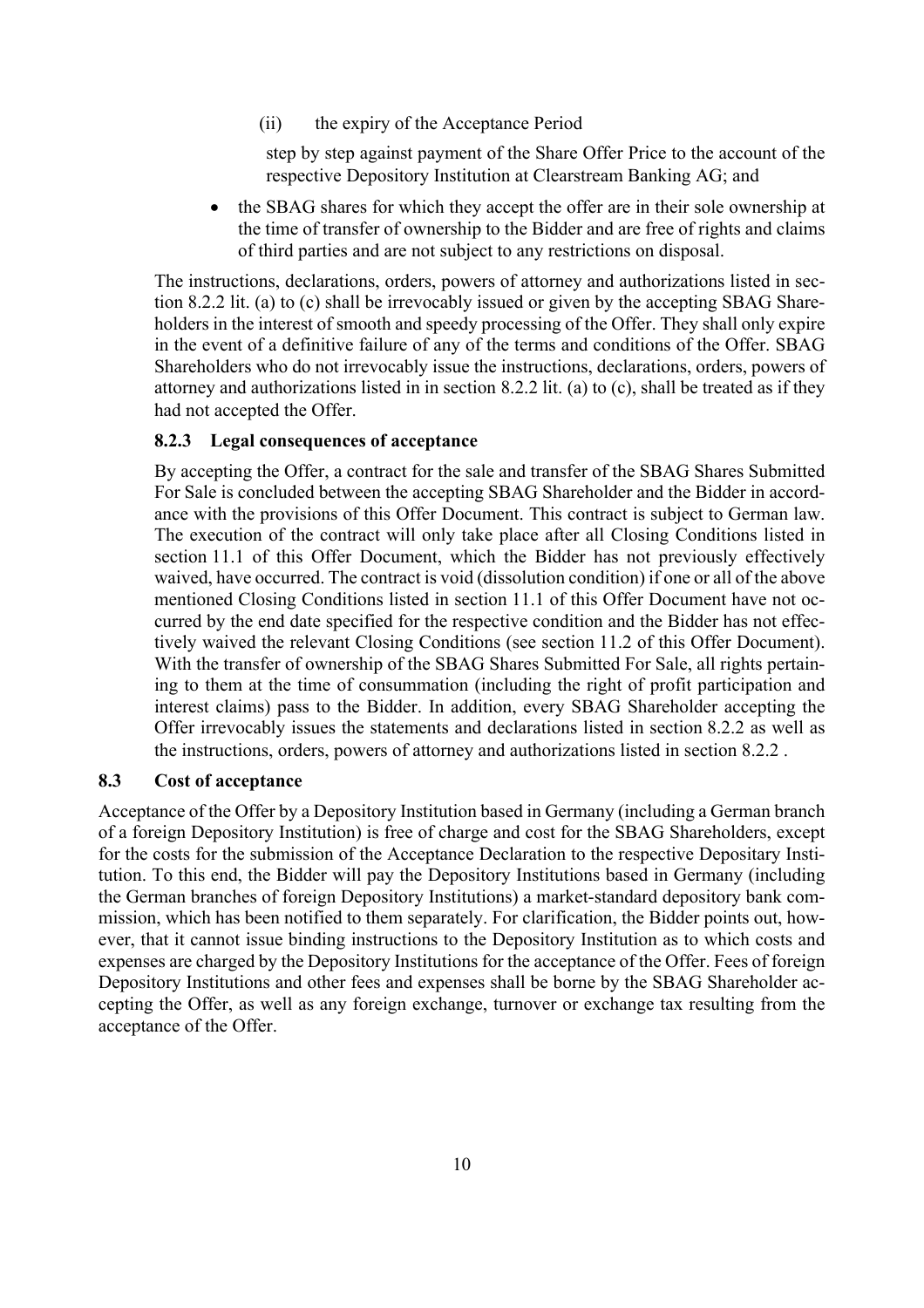### **8.4 Processing of the Offer and payment of the Share Offer Price**

The Central Clearing House shall transfer the SBAG Shares Submitted For Sale, for which the Offer has been accepted effectively within the Acceptance Period, after the expiry of the Acceptance Period (at the earliest, however, after the occurrence of the Closing Conditions, to the extent the Bidder has not waived them) to the Bidder, step by step, against payment of the Share Offer Price to the account of the respective Depository Institution at Clearstream Banking AG. This transfer shall be effected immediately after the SBAG Shares Submitted For Sale have been made available to the Central Clearing House for the Offer within the meaning of the provisions in the sections 8.2.1 and 8.2.2, but not later than eight Bank Working Days after the expiry of the Acceptance Period and the publication of the satisfaction of the Closing Conditions which the Bidder has not waived.

By crediting the respective Share Offer Price owed to the account of the respective Depositary Institution with Clearstream Banking AG, the Bidder has fulfilled the obligation to pay the Share Offer Price to the SBAG Shareholder. It is the responsibility of the respective Depository Institution to credit the respective Share Offer Price owed to the account of the accepting SBAG Shareholder.

### **9. MERGER CONTROL PROCEEDINGS**

The Envisaged Acquisition is subject to merger clearance by the German Federal Cartel Office (*Bundeskartellamt*).

The German Federal Cartel Office (*Bundeskartellamt*) may either approve the Envisaged Acquisition or carry out a detailed examination of the Envisaged Acquisition (so-called main examination procedure (*Hauptprüfverfahren*)) within a period of one month after receipt of the complete merger notification. If the German Federal Cartel Office (*Bundeskartellamt*) has initiated such main investigation procedure, it may prohibit the Envisaged Acquisition within four months after receipt of the complete merger notification (provided that this period has not been extended with the consent of the notifying companies). Otherwise, the Envisaged Acquisition shall be deemed to have been cleared. Under German law, the consummation of the Envisaged Acquisition is prohibited until the completion of the merger control procedure.

The Offer is therefore subject to the condition precedent of the merger control clearance by the German Federal Cartel Office (*Bundeskartellamt*) (see section 11.1.2 of this Offer Document).

The Bidder notified the Envisaged Acquisition to the German Federal Cartel Office (*Bundeskartellamt*) on September 20, 2021. The Bidder does not assume that the Envisaged Acquisition requires the entering into of obligations or that the German Federal Cartel Office (*Bundeskartellamt*) will initiate a detailed main examination procedure.

The examination period therefore ends on the expiry of October 20, 2021, unless there is an extension of the time limit or the initiation of the main examination procedure.

### **10. EXECUTION OF THE SHARE PURCHASE AGREEMENT**

The consummation of the Share Purchase Agreement is subject, among other things (but not exclusively), to the condition of the merger control clearance and the achievement of the Minimum Acceptance Threshold under the Offer. In this respect, the Share Purchase Agreement and the Offer are subject to reciprocal conditions.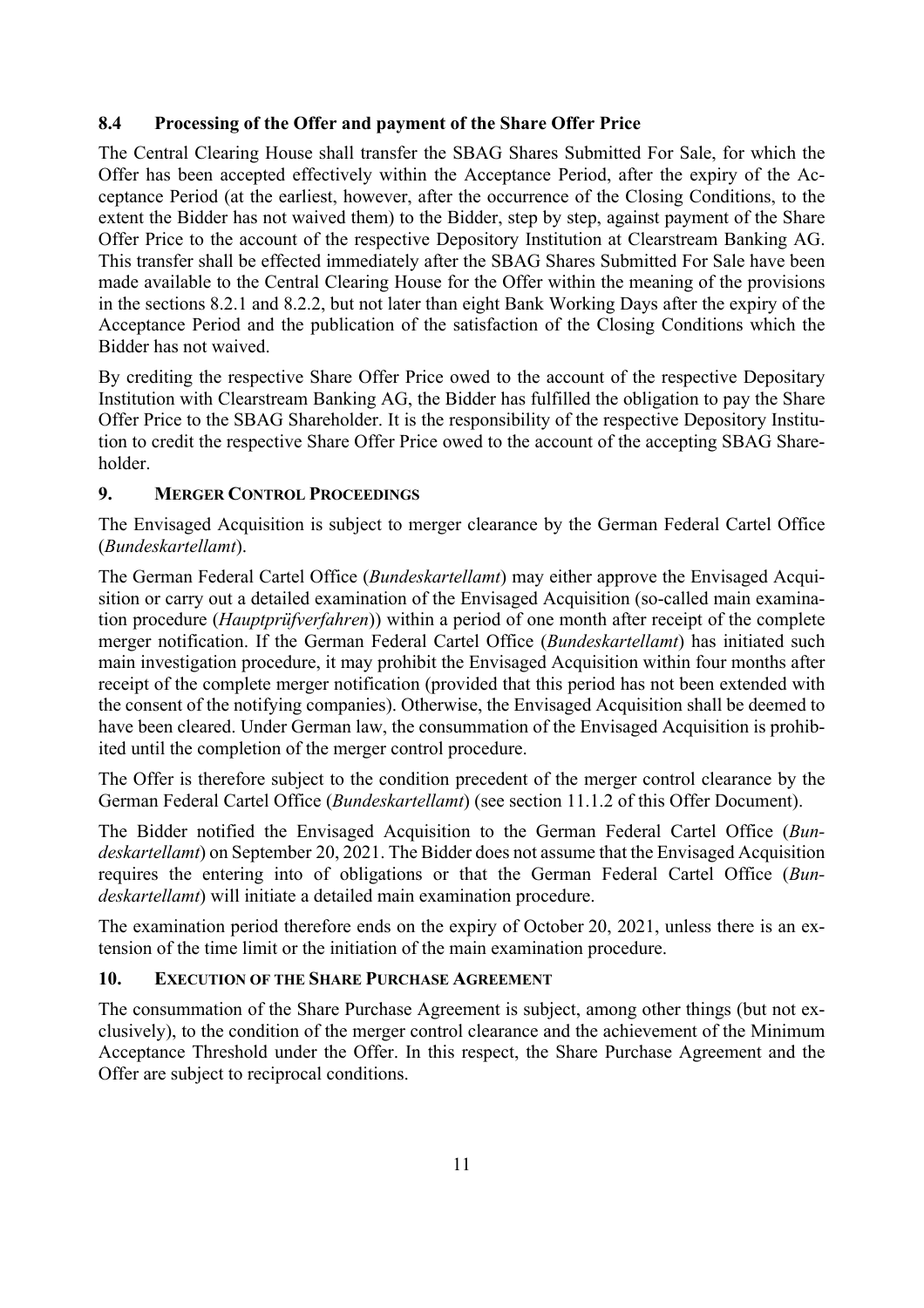### **11. CONDITIONS FOR THE CONSUMMATION**

### **11.1 Closing Conditions**

The Offer and the contracts resulting from its acceptance shall be concluded only if the following conditions are met (the "**Closing Conditions**"):

#### **11.1.1 Minimum Acceptance Threshold**

At the end of the Acceptance Period, the number of SBAG Shares Submitted For Sale under the Offer shall be at least 2,662,868 ("**Minimum Acceptance Threshold**"). The shares of SBAG corresponding to the Minimum Acceptance Threshold together with the shares in SBAG currently indirectly held by the shareholders of the Bidder amount to approximately 75% of the outstanding share capital of SBAG minus the Treasury Shares.

#### **11.1.2 Merger control clearance**

By December 31, 2021 at the latest, the German Federal Cartel Office (*Bundeskartellamt*) has cleared the Envisaged Acquisition without conditions or the Envisaged Acquisition is considered to have been approved, in particular, because the applicable examination periods have expired without the German Federal Cartel Office (*Bundeskartellamt*) having provisionally or permanently prohibited the Envisaged Acquisition.

#### **11.1.3 Execution of the Share Purchase Agreement**

The Share Purchase Agreement between the Acquirer and the shareholders of the Bidder is consummated. In this respect, the consummation of the Share Purchase Agreement is subject to the conditions set out in section 10 and is in particular reciprocal to the satisfaction of the Minimum Acceptance Threshold under the Offer (see section 11.1.1). The Bidder undertakes to notify the consummation of the Share Purchase Agreement immediately on https://www.studiobabelsberg.com/IR.

#### **11.2 Waiver of Closing Conditions**

The Bidder may waive one, several or all of the Closing Conditions to the extent legally permissible until the end of the second Bank Working Day after the end of the (if necessary extended) Acceptance Period. Closing Conditions, which the Bidder has effectively waived, are deemed to have occurred for the purposes of this Offer. The publication of the amendment of the Offer on the Internet at the URL https://www.studiobabelsberg.com/IR shall be decisive for the observance of the deadline.

#### **11.3 Failure of Closing Conditions**

If the (i) Closing Conditions in section 11.1.1 (Minimum Acceptance Threshold) are not satisfied at the end of the Acceptance Period, or (ii) the Closing Conditions listed in section 11.1.2 (merger control clearance) and section 11.1.3 (consummation of the Share Purchase Agreement) are not satisfied by the expiry of the last hour of December 31, 2021, and the Bidder has not previously effectively waived the relevant Closing Conditions, the Offer expires.

In this case, the contracts concluded by the acceptance of the Offer are not consummated and are not effective (dissolution condition); shares received are returned. Accordingly, the Central Clearing House shall arrange for the Depository Institutions to rebook the SBAG Shares Submitted For Sale (ISIN DE000A3E5E22) into the ISIN DE000A1TNM50 without delay, at the latest within five Bank Working Days after notification of the termination of the Offer. However, any foreign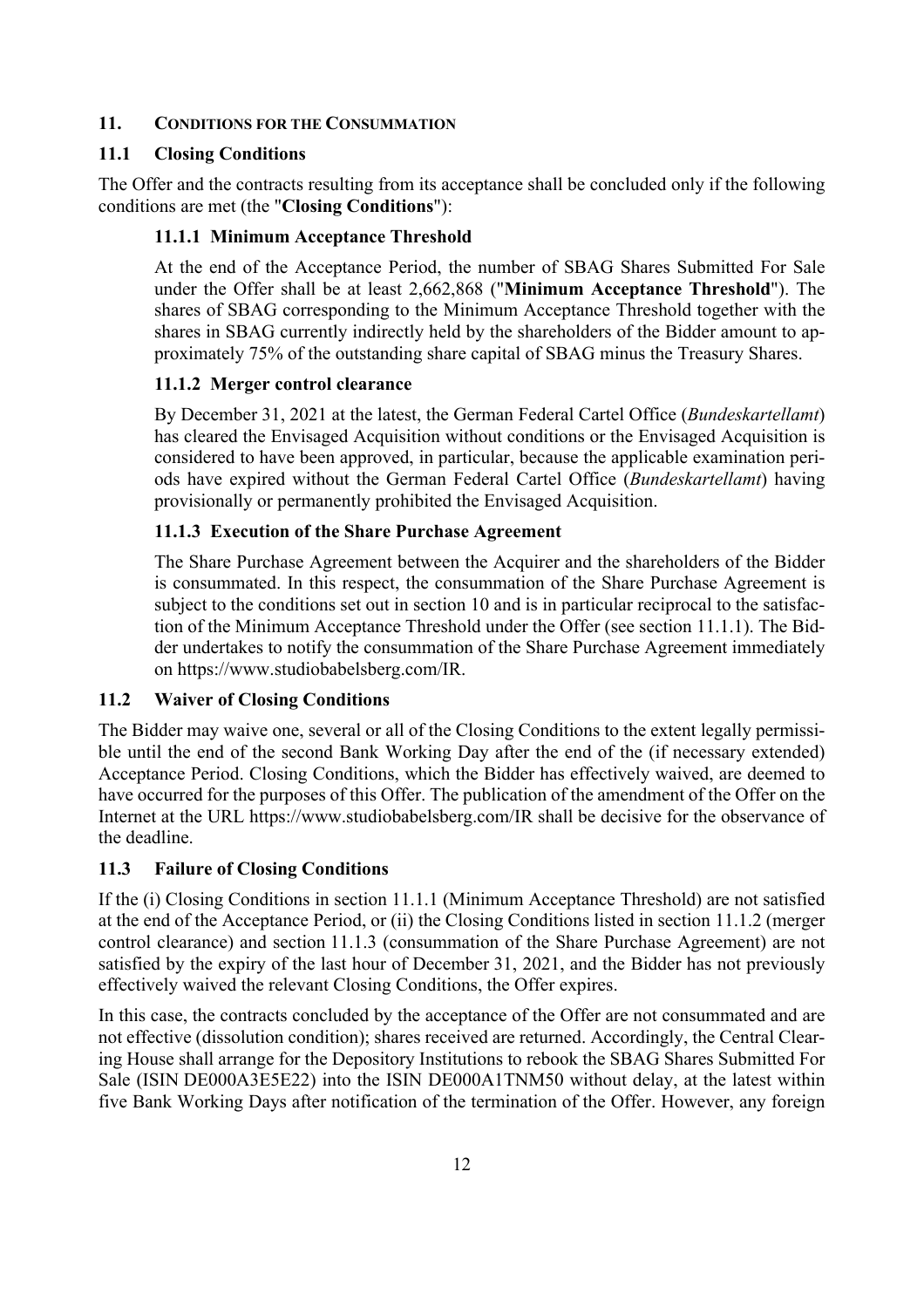taxes or costs and fees incurred by foreign custodians who do not have a custody account connection with Clearstream Banking AG shall be borne by the relevant SBAG Shareholders themselves.

# **11.4 Publications on Closing Conditions**

The Bidder shall immediately announce in the internet on URL https://www.studiobabelsberg.com/IR if (i) a Closing Condition has been effectively waived, (ii) all Closing Conditions have either occurred or have been effectively waived, or (iii) the Offer is not consummated because a Closing Condition has not occurred. Likewise, the Bidder shall immediately announce after the expiry of the Acceptance Period which of the Closing Conditions set out in section 11.1 of this Offer Document have occurred up to that date.

# **12. TAX INFORMATION**

The sale of shares in SBAG on the basis of acceptance of this Offer may result in a tax on a sale gain or a loss of disposal that may be considered for tax purposes. In this respect, the general German tax provisions apply. Depending on the circumstances of the shareholder, foreign tax regulations may also apply. Before accepting this Offer, the Bidder recommends that the SBAG Shareholders obtain tax advice on the tax consequences of accepting this Offer, taking into account their personal circumstances.

# **13. PUBLICATIONS AND COMMUNICATIONS**

This Offer Document will be published on October 1, 2021 by (i) making it available in the internet on URL https://www.studiobabelsberg.com/IR and (ii) making copies of this Offer Document available for free circulation at BNP Paribas Securities Services S.C.A., Branch Office Frankfurt, Europa-Allee 12, 60327 Frankfurt am Main, Federal Republic of Germany (requests per telefax to +49 69 1520 5277 or per e-mail to frankfurt.gct.operations@bnpparibas.com).

All other publications and announcements related to this Offer will be published in the internet on URL https://www.studiobabelsberg.com/IR.

The results of this Offer will be published on the third Bank Working Day following the expiry of the Acceptance Period by means of publications and announcements in the internet on URL https://www.studiobabelsberg.com/IR.

# **14. APPLICABLE LAW AND PLACE OF JURISDICTION**

This Offer and the contracts concluded as a result of the acceptance of this Offer are exclusively subject to the law of the Federal Republic of Germany. Provisions of German law that require the application of the law of another country or of an international agreement are expressly waived, as far as legally permissible. The exclusive place of jurisdiction for all legal disputes arising out of or in connection with this Offer (as well as any contract arising as a result of the acceptance of this Offer) is, as far as legally permissible, Frankfurt am Main, Federal Republic of Germany.

# **FBB - Filmbetriebe Berlin Brandenburg GmbH**

Berlin, October 1, 2021